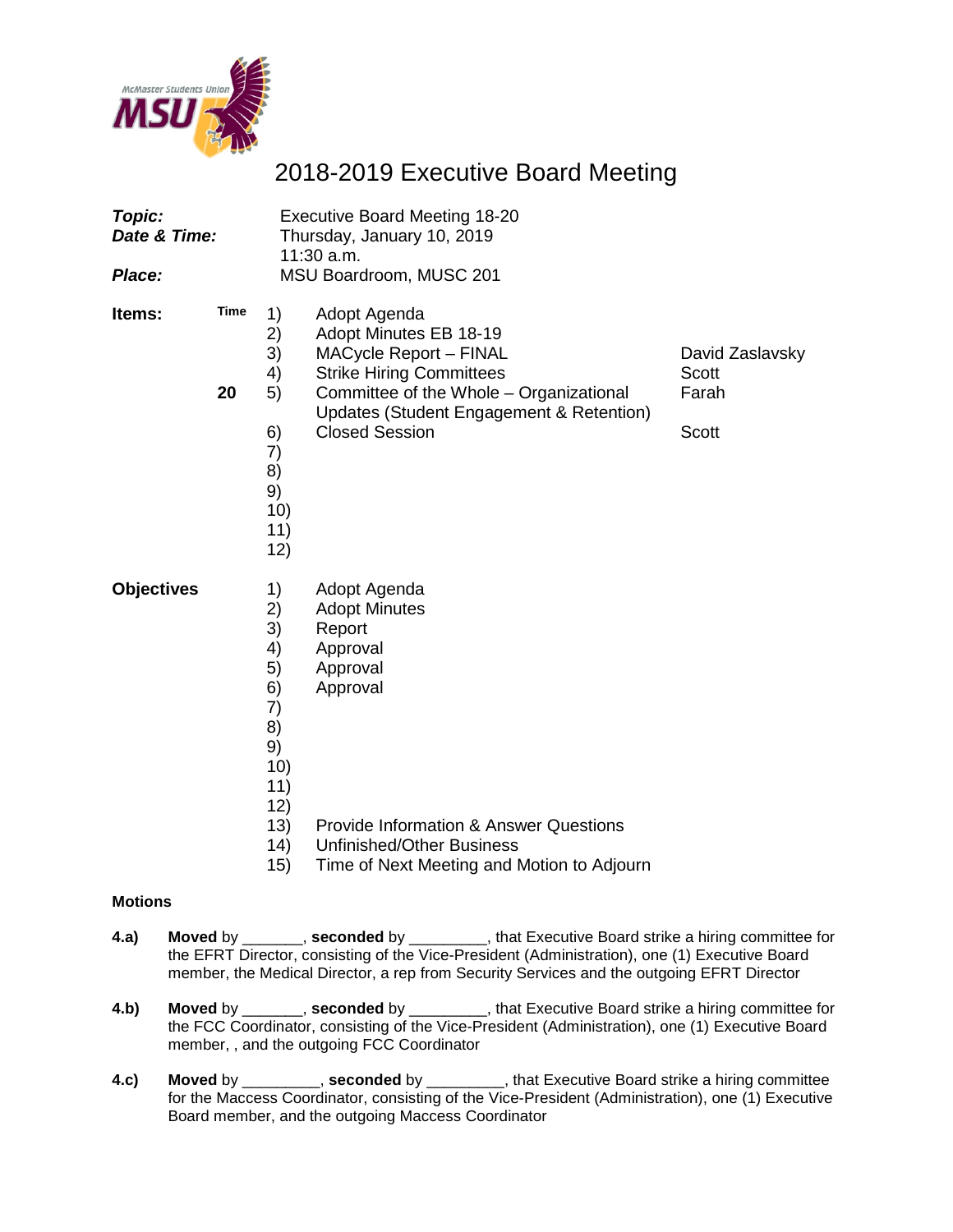- **4.d) Moved** by \_\_\_\_\_\_, **seconded** by \_\_\_\_\_\_\_\_\_, that Executive Board strike a hiring committee for the Macademics Coordinator, consisting of the Vice-President (Administration), one Executive Board member, and the outgoing Macademics Coordinator
- **4.e) Moved** by \_\_\_\_\_\_\_\_\_, **seconded** by \_\_\_\_\_\_\_\_\_, that Executive Board strike a hiring committee for the Chief Returning Officer (CRO) consisting of the Vice-President (Administration), one (1) Executive Board member, the Administrative Services Coordinator and the outgoing CRO.
- **5. Moved** by Farah, **seconded** by \_\_\_\_ that the Executive Board move into Committee of the Whole to discuss the topic on the agenda, as circulated.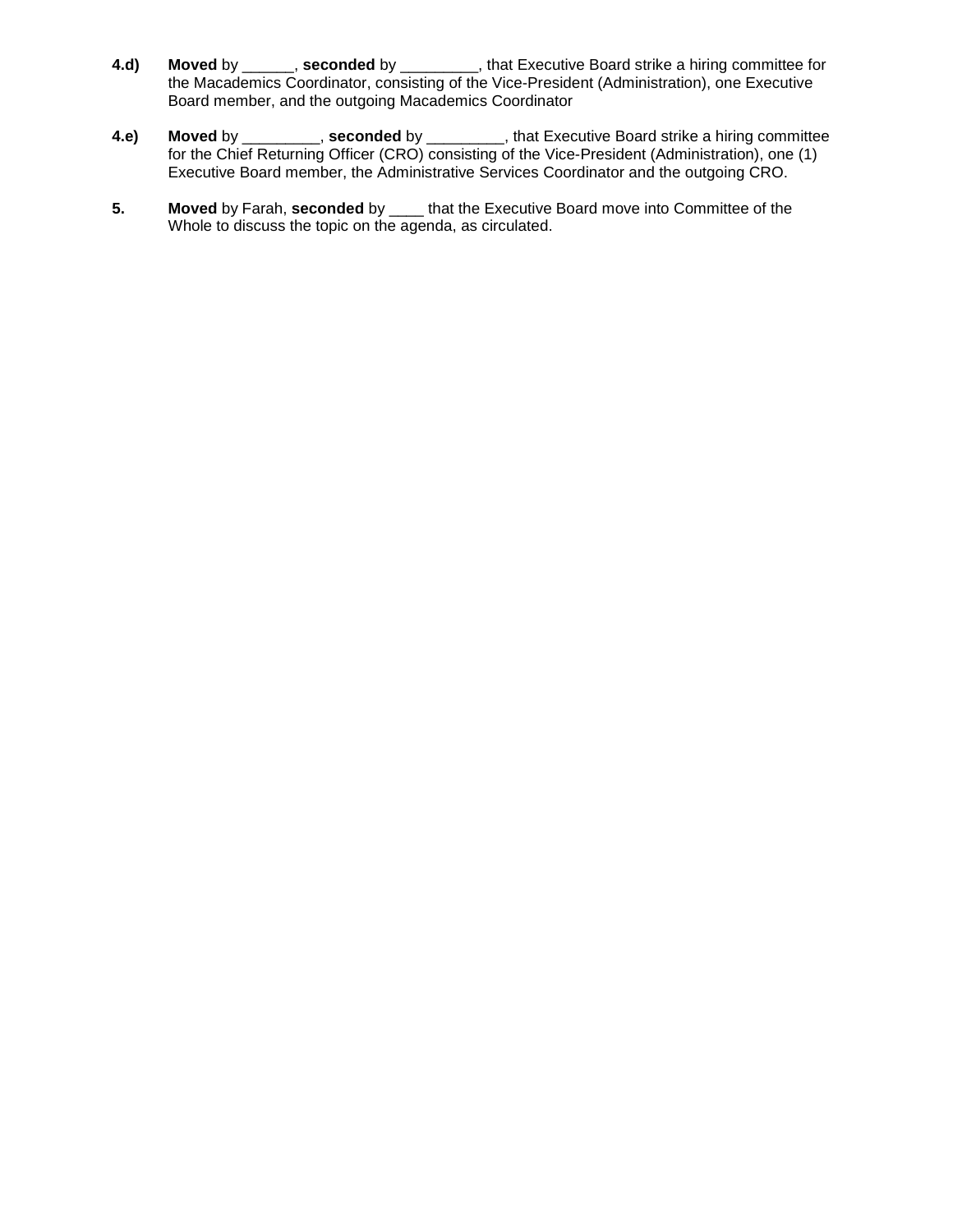## **Executive Board Meeting 18-20 Thursday, January 10, 2019 @ 11:30am MSU Boardroom, MUSC room 201**

#### **Called to Order 12:17pm**

| Present               | Farah, Florean, Gandzi, Hackett, Robinson, Roshan, Warwani              |  |
|-----------------------|-------------------------------------------------------------------------|--|
| Late                  |                                                                         |  |
| Absent                | Bertolo, Epifano                                                        |  |
| <b>Others Present</b> | J. McGowan (General Manager), V. Scott (Recording Secretary), M. Wooder |  |
|                       | (MCD), Maddison Hampel (Operations Coordinator)                         |  |

#### **1. Adopt Agenda**

**Moved** by Robinson, **seconded** by Warwani to adopt the agenda, as presented.

#### **Amendments**

- **Scott Strike MACycle Report**
- Farah Strike Committee of the Whole Organizational Updates

**Moved** by Robinson, **seconded** by Warwani to adopt the agenda, as amended.

#### **Passes Unanimously**

#### **2. Adopt Minutes**

**Moved** by Gandzi, **seconded** by Hackett to adopt the minutes of Executive Board meeting 18-19 – November 29, 2018, as presented.

#### **Passes Unanimously**

#### **3. Strike Hiring Committees**

**Moved** by Gandzi, **seconded** by Warwani that the Board move motions 3.a to 3.e omnibus.

## **Passes Unanimously**

**Moved** by Florean, **seconded** by Robinson that Executive Board strike a hiring committee for the EFRT Director, consisting of the Vice-President (Administration), one (1) Executive Board member, the Medical Director, a rep from Security Services and the outgoing EFRT Director

## **Passes Unanimously**

**Moved** by Florean, **seconded** by Robinson that Executive Board strike a hiring committee for the FCC Coordinator, consisting of the Vice-President (Administration), one (1) Executive Board member, , and the outgoing FCC Coordinator

#### **Passes Unanimously**

**Moved** by Florean, **seconded** by Robinson that Executive Board strike a hiring committee for the Maccess Coordinator, consisting of the Vice-President (Administration), one (1) Executive Board member, and the outgoing Maccess Coordinator

#### **Passes Unanimously**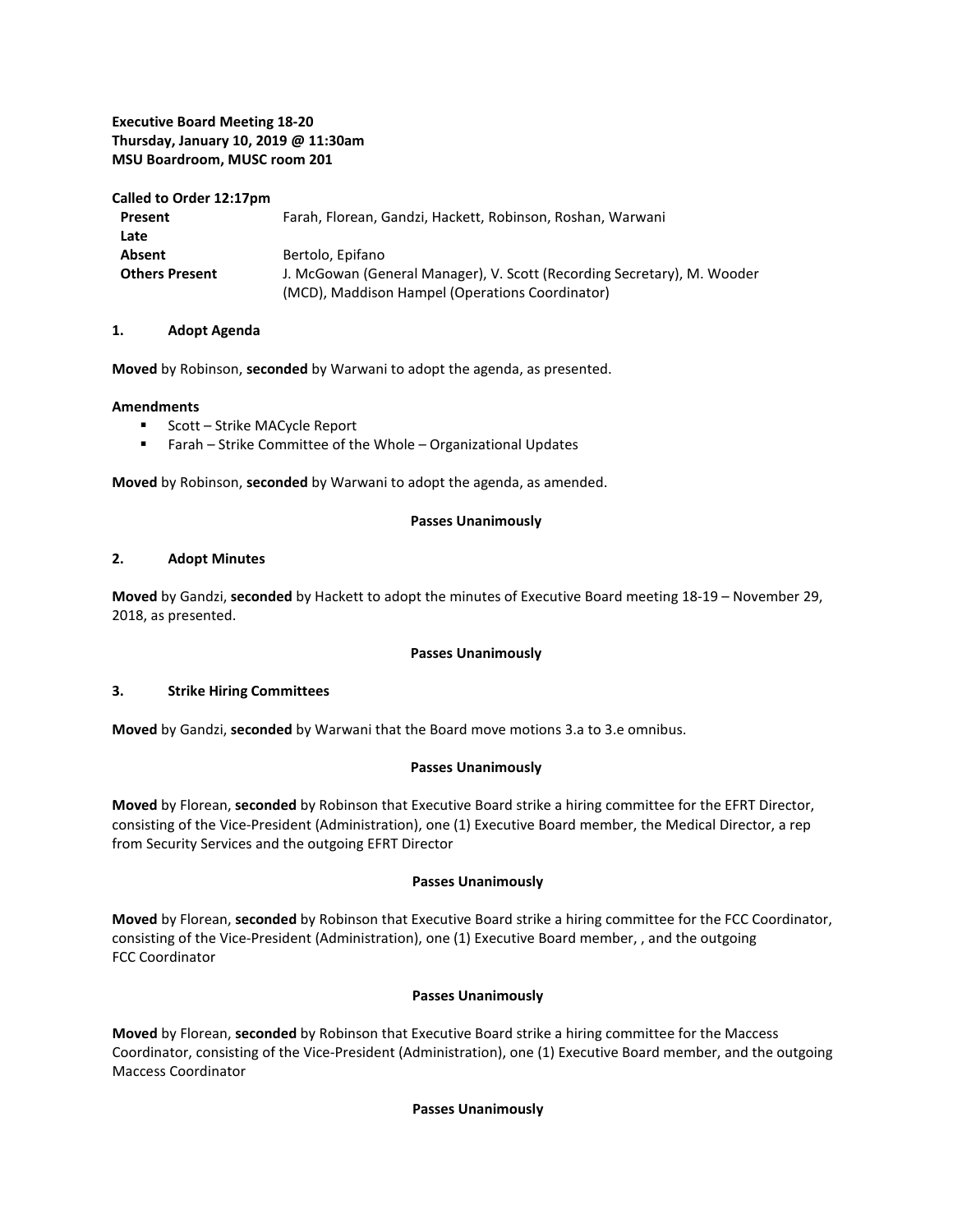**Moved** by Florean, **seconded** by Robinson that Executive Board strike a hiring committee for the Macademics Coordinator, consisting of the Vice-President (Administration), one Executive Board member, and the outgoing Macademics Coordinator

#### **Passes Unanimously**

**Moved** by Florean, **seconded** by Robinson that Executive Board strike a hiring committee for the Chief Returning Officer (CRO) consisting of the Vice-President (Administration), one (1) Executive Board member, the Administrative Services Coordinator and the outgoing CRO.

#### **Passes Unanimously**

The following Board members are on the following hiring committees:

- **EFRT**
	- o Warwani
	- o Florean Alternate
- **FCC**
	- o Hackett
	- o Florean Alternate
- **Maccess** 
	- o Hackett
	- o Roshan Alternate
- **Macademics**
	- o Florean
	- o Roshan Alternate
- **CRO**
	- o Warwani
	- o Robinson Alternate

#### **4. Closed Session**

**Moved** by Robinson, **seconded** by Hackett that Executive Board move into Closed Session.

#### **Passes Unanimously**

#### **5. Return to Open Session**

#### **Information and Questions**

- McGowan reported that there was a meeting for SAB before the break for the first phase of bids, and it came in 8-12 per cent over budget. McGowan stated that the trend continues for the second phase of the bid as well, so they're in the process of trying to take what the architect wants and what the projects needs to find savings. McGowan reported that over the next few weeks they will be working with the architects to find those savings. McGowan announced that Dave Dedrick, Creative Director & Manager for Underground, will leaving at the end of the month and that the MSU will be re-evaluating the position.
- Florean reported that on January 23 there will be an IT launch in LRW Concert Hall at 1:30pm. They stated that they will be learning about McMaster's long-term plans for 10 years and would like to see a lot of students come out.
- **EXECT** Robinson reported that Life after Mac was happening, and events were going well. Robinson reported that he went on a field trip and spoke to the Ministry of Finance.
- Warwani stated that they attended a lot of meetings before the break. Warwani announced that Roger Cauldry agreed to increase the University's contribution to EFRT. They stated that they presented to the